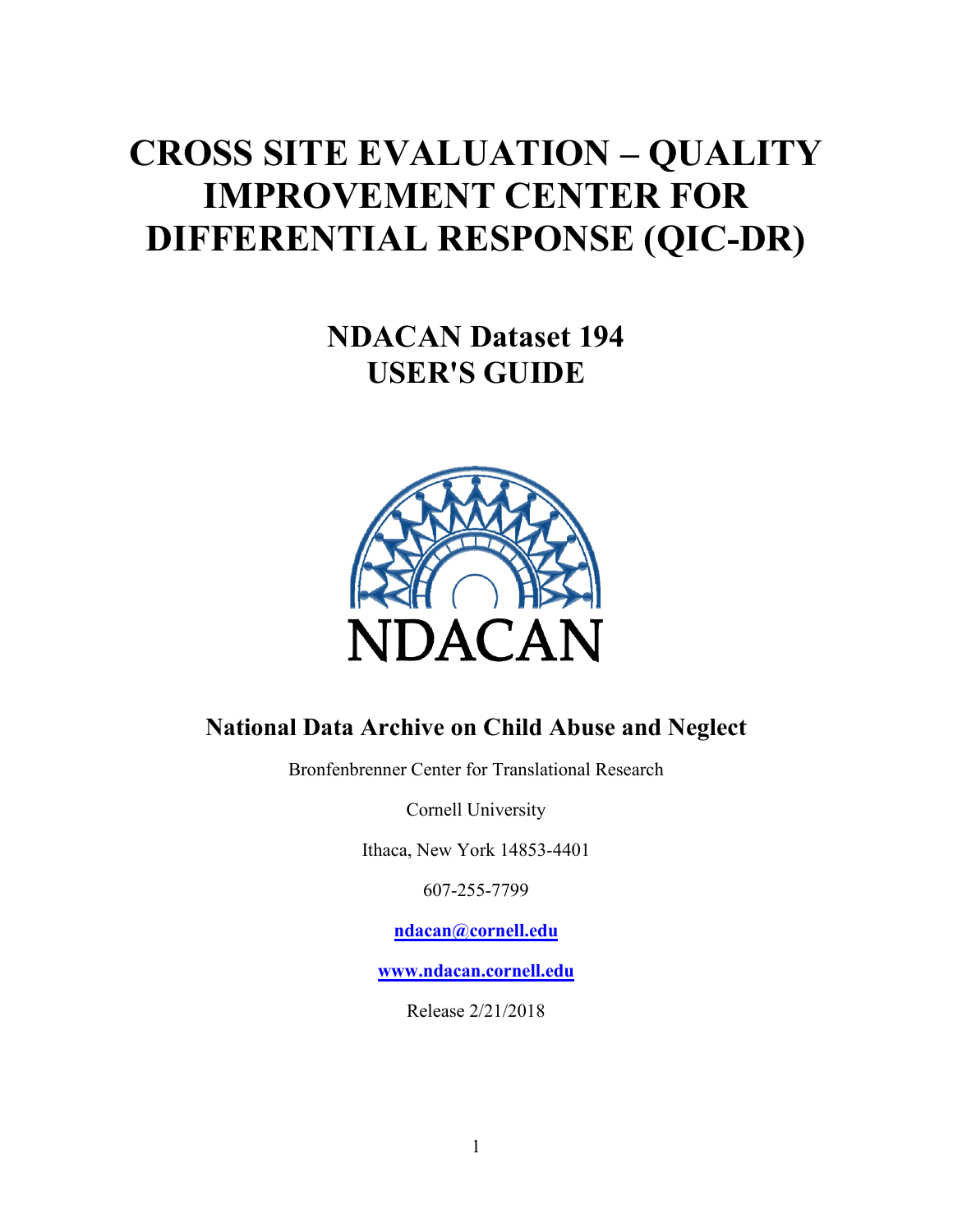## **Cross Site Evaluation – Quality Improvement Center for Differential Response (QIC-DR)**

## **Data Collected by**

Lisa Merkel-Holguin, MSW, The Kempe Center

Ying-Ying T. Yuan, PhD, Walter R. McDonald & Associates, Inc.

Keri Jowers, PhD, Walter R. McDonald & Associates, Inc.

Dana Hollinshead, PhD, The Kempe Center

John Fluke, PhD, The Kempe Center

Amy Hahn, MSW, The Kempe Center

## **Funded by**

US Department of Health and Human Services, Administration for Children and Families, Children's Bureau

## **Distributed by**

National Data Archive on Child Abuse and Neglect

## **User's Guide Written by**

Diane Wach, MA, MSEd, LPC

National Data Archive on Child Abuse and Neglect

in collaboration with

Lisa Merkel-Holguin, MSW and John Fluke, PhD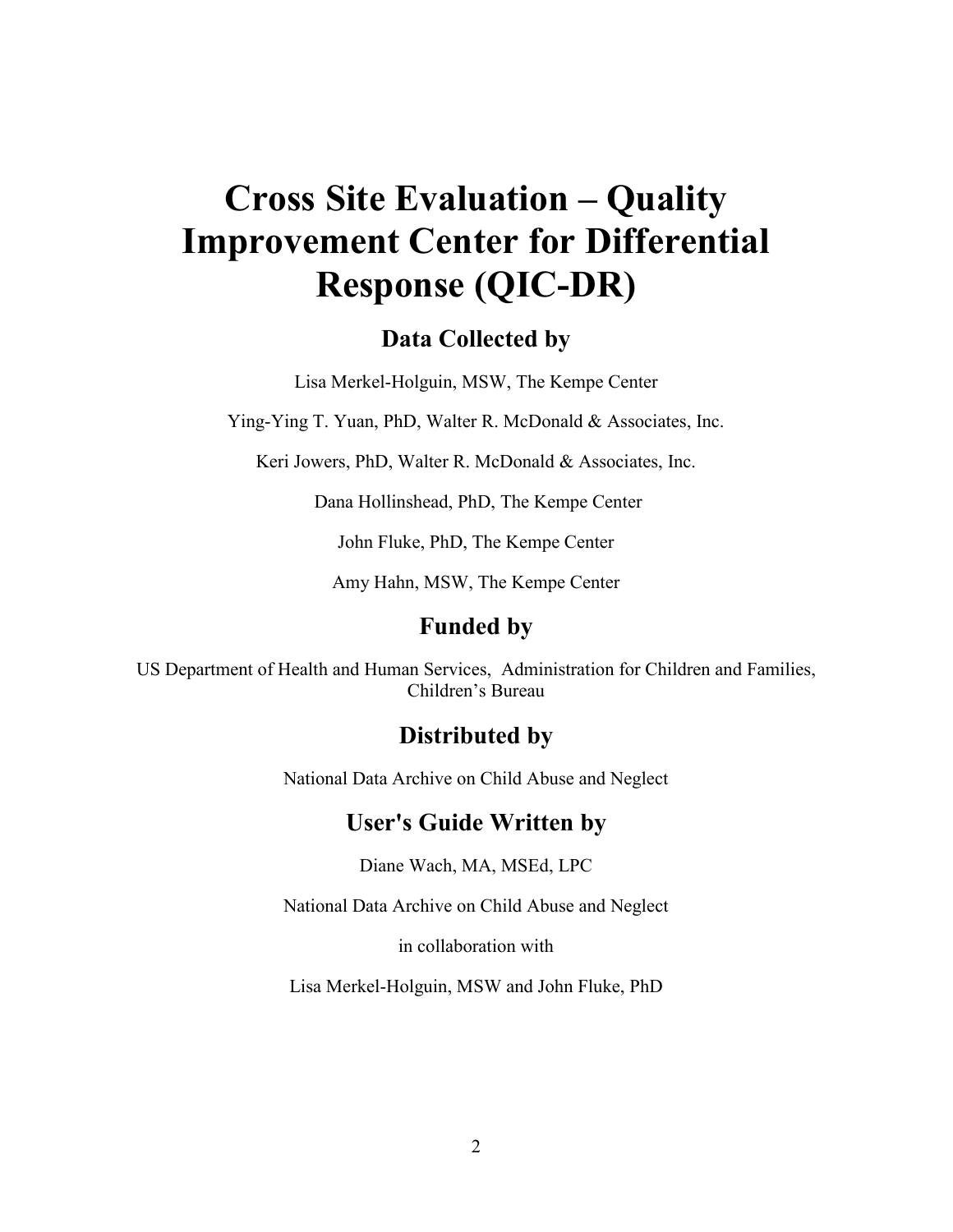**© 2018 NATIONAL DATA ARCHIVE ON CHILD ABUSE AND NEGLECT**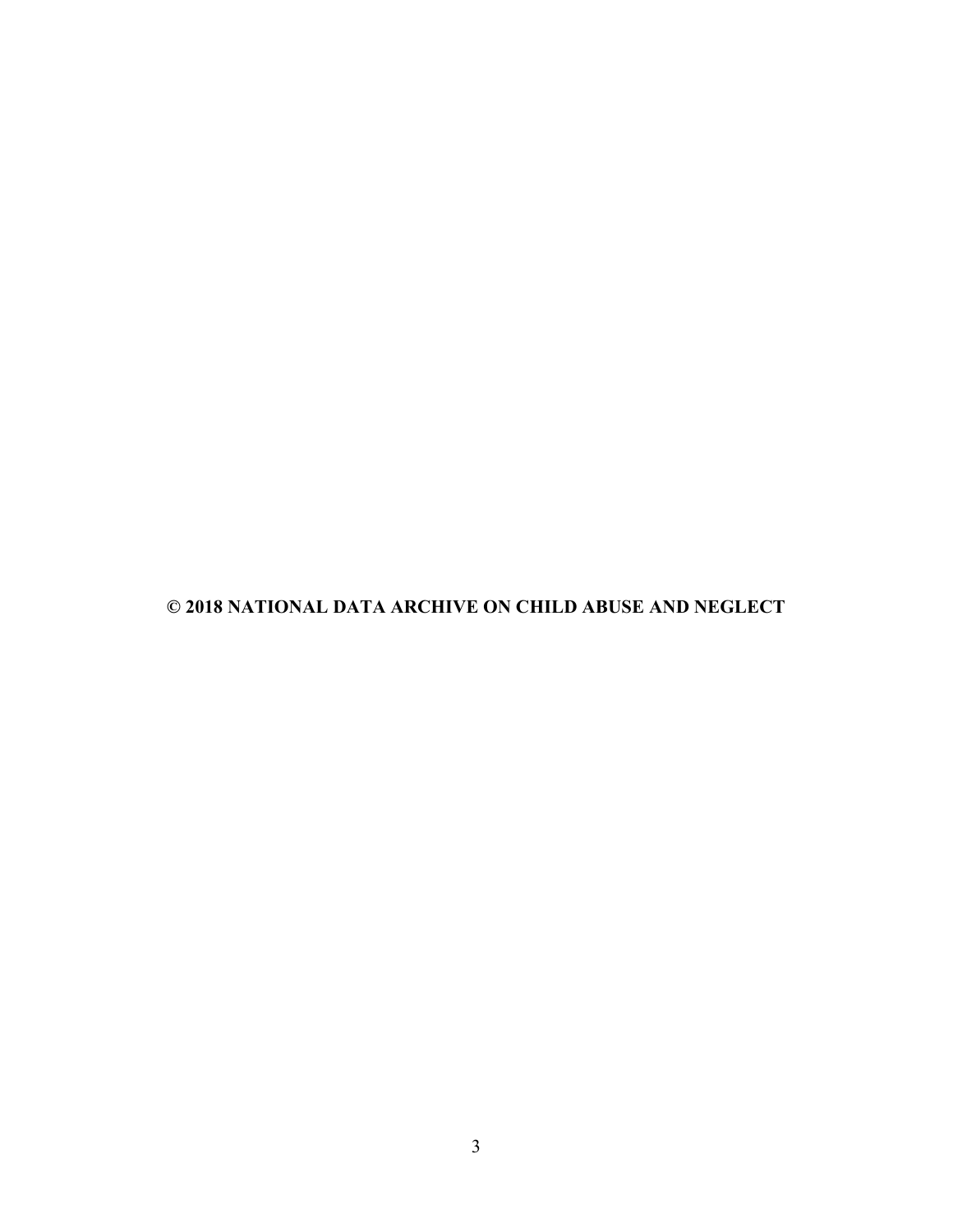#### **TABLE OF CONTENTS**

| <b>Cross Site Evaluation - Quality Improvement Center for Differential Response</b> |  |
|-------------------------------------------------------------------------------------|--|
|                                                                                     |  |
|                                                                                     |  |
|                                                                                     |  |
|                                                                                     |  |
|                                                                                     |  |
|                                                                                     |  |
|                                                                                     |  |
|                                                                                     |  |
|                                                                                     |  |
|                                                                                     |  |
|                                                                                     |  |
|                                                                                     |  |
|                                                                                     |  |
|                                                                                     |  |
|                                                                                     |  |
|                                                                                     |  |
|                                                                                     |  |
|                                                                                     |  |
|                                                                                     |  |
|                                                                                     |  |
|                                                                                     |  |
|                                                                                     |  |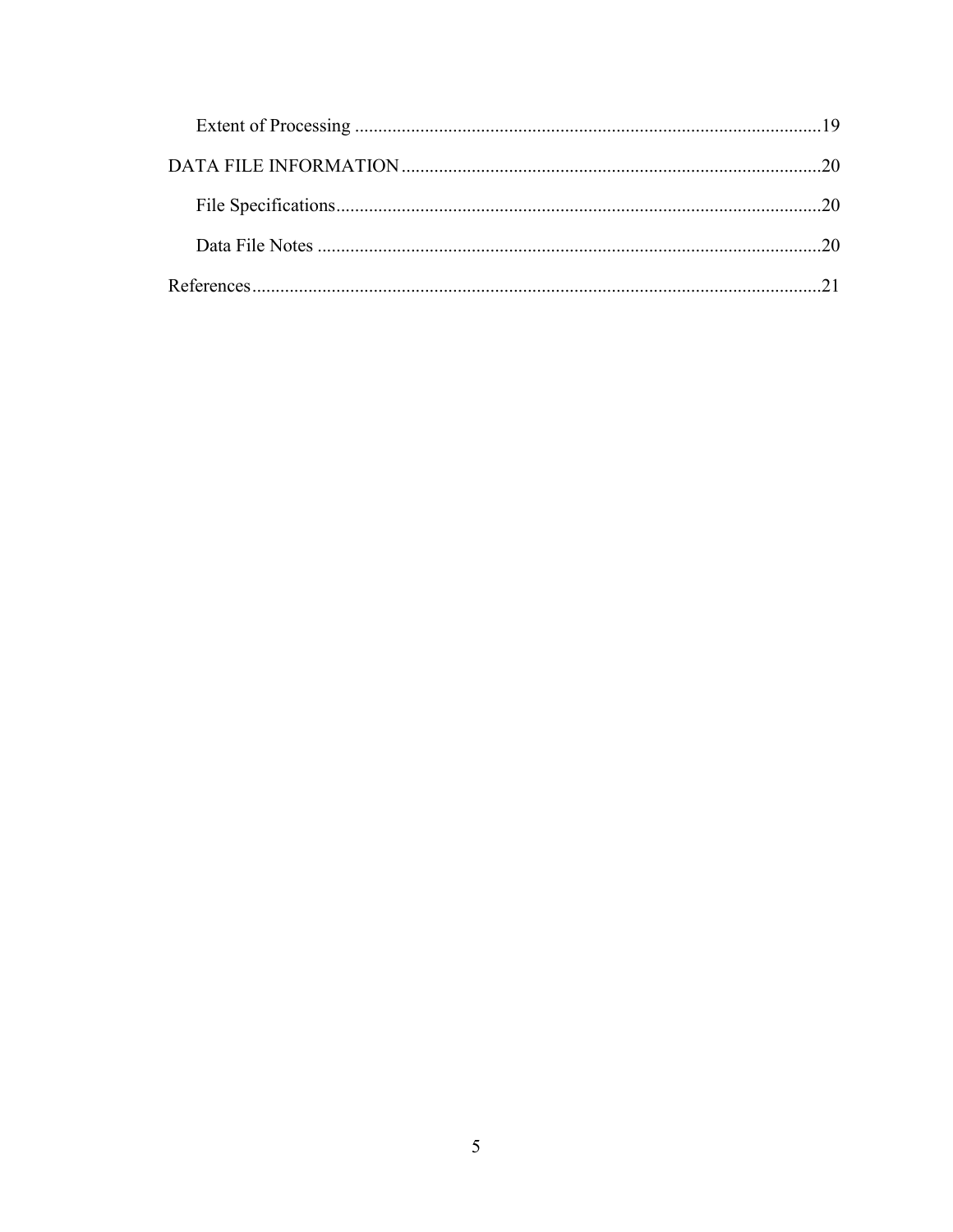# **Cross Site Evaluation – Quality Improvement Center for Differential Response (QIC-DR)**

## <span id="page-5-0"></span>**PREFACE**

Lisa Merkel-Holguin and John Fluke provided the *Cross Site Evaluation - Quality Improvement Center for Differential Response (QIC-DR)* data to the National Data Archive on Child Abuse and Neglect for preservation and distribution. The *QIC-DR* was funded by the Children's Bureau, Administration for Children and Families (ACF), US Department of Health and Human Services (HHS). Award Number 90CA1794.

## <span id="page-5-1"></span>**ACKNOWLEDGEMENT OF SOURCE**

Per the *Terms of Use Agreement*, publications using Archive data will acknowledge both NDACAN and the original data collectors. Authors are urged to use or adapt the statement below.

Data from the *Cross Site Evaluation - Quality Improvement Center for Differential Response (QIC-DR)* were collected by Lisa Merkel-Holguin and John Fluke. Data were obtained from the National Data Archive on Child Abuse and Neglect (NDACAN) at Cornell University, which is funded by the by the Children's Bureau, Administration for Children and Families (ACF), US Department of Health and Human Services (HHS). *QIC-DR* was funded by the Children's Bureau, ACF, HHS (Award Number 90CA1794). The data collectors, NDACAN, Cornell University, the Children's Bureau, the funders, and their agents are not responsible for the analyses or interpretations presented here.

The citation for this data collection is:

Merkel-Holguin, L., Yuan, Y. T., Jowers, K., Hollinshead, D., Fluke, J., & Hahn A. (2018). *Cross Site Evaluation - Quality Improvement Center for Differential Response (QIC-DR)*  [Dataset]. Available from National Data Archive on Child Abuse and Neglect website: [http://www.ndacan.cornell.e](http://www.ndacan.cornell.edu/)du

## <span id="page-5-2"></span>**PUBLICATION SUBMISSION REQUIREMENT**

Per the *Terms of Use Agreement*, send citations for published work using *QIC-DR* data to [ndacan@cornell.edu.](mailto:ndacan@cornell.edu) Citations will be included in the child abuse and Neglect Digital Library (canDL) with links to online articles. [canDL](http://www.ndacan.acf.hhs.gov/publications/publications.cfm) is a database of references about NDACAN datasets and secondary research. Unpublished work should be sent with the citation so the manuscript can be archived, and the citation included in canDL.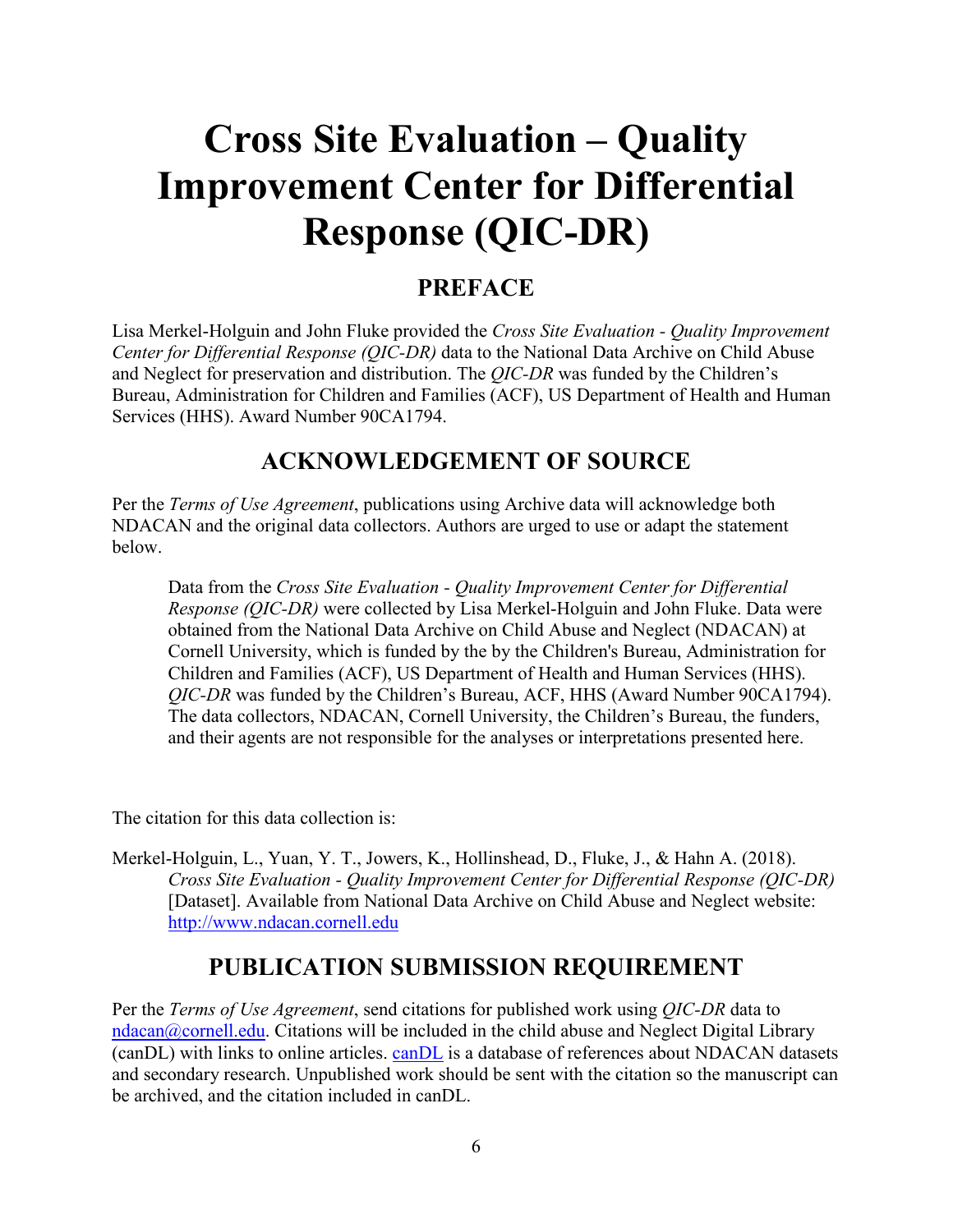## <span id="page-6-0"></span>**ABSTRACT** [1](#page-6-1)

Differential response (DR) is a variation of delivering child protective services (CPS), which includes at least two distinct pathways for responding to screened-in reports of child maltreatment: the investigative response (IR) and the alternative response (AR). DR is also sometimes used to refer to CPS systems that are comprised of only one pathway for responding to screened-in reports, namely IR, but includes a diversion component, which triages screenedout reports to community agencies. This dataset does not address this latter type of DR system.

Generally, AR, under the dual response pathway version of DR, is intended for low- and moderate-risk maltreatment allegations, while IR is reserved for allegations of child maltreatment that are considered to be of high risk or needing potential involvement of law enforcement. Given the interest and growth of DR throughout child welfare systems in the United States, the Children's Bureau, Administration for Children and Families, US Department of Health and Human Services funded the *National Quality Improvement Center on Differential Response in Child Protective Services* (*QIC-DR*). The American Humane Association received this award, which was later transferred to The Kempe Center for the Prevention and Treatment of Child Abuse and Neglect. The QIC-DR operated between 2008 and 2014.

Three research and demonstration sites were selected to implement and evaluate DR. The sites selected were:

- The Colorado Consortium on Differential Response (CCDR), representing five counties (Arapahoe, Fremont, Garfield, Jefferson, and Larimer), with the local evaluation conducted by Colorado State University Social Work Research Center.
- The Illinois Department of Children and Family Services, consisting of a statewide implementation of DR, with the local evaluation conducted by the Children and Family Research Center at the University of Illinois Urbana-Champaign. Four regions are included in the dataset (Cook county area, and northern, central, and sothern areas of the state).
- The SOAR Consortium, representing Six Ohio Counties Implementing Alternative Response (Champaign, Clark, Madison, Montgomery, Richland, and Summit), with the local evaluation conducted by the Human Services Research Institute.

The cross-site evaluation of the three sites was formulated to research multiple aspects of DR implementation. Using a framework of studying families who met the eligibility criteria for AR and comparing families from this group who were randomly assigned to AR or IR, the following core research questions were examined:

 $\overline{a}$ 

<span id="page-6-1"></span><sup>1</sup> Adapted with permission from National QIC-DR in CPS, 2014b, p. 5.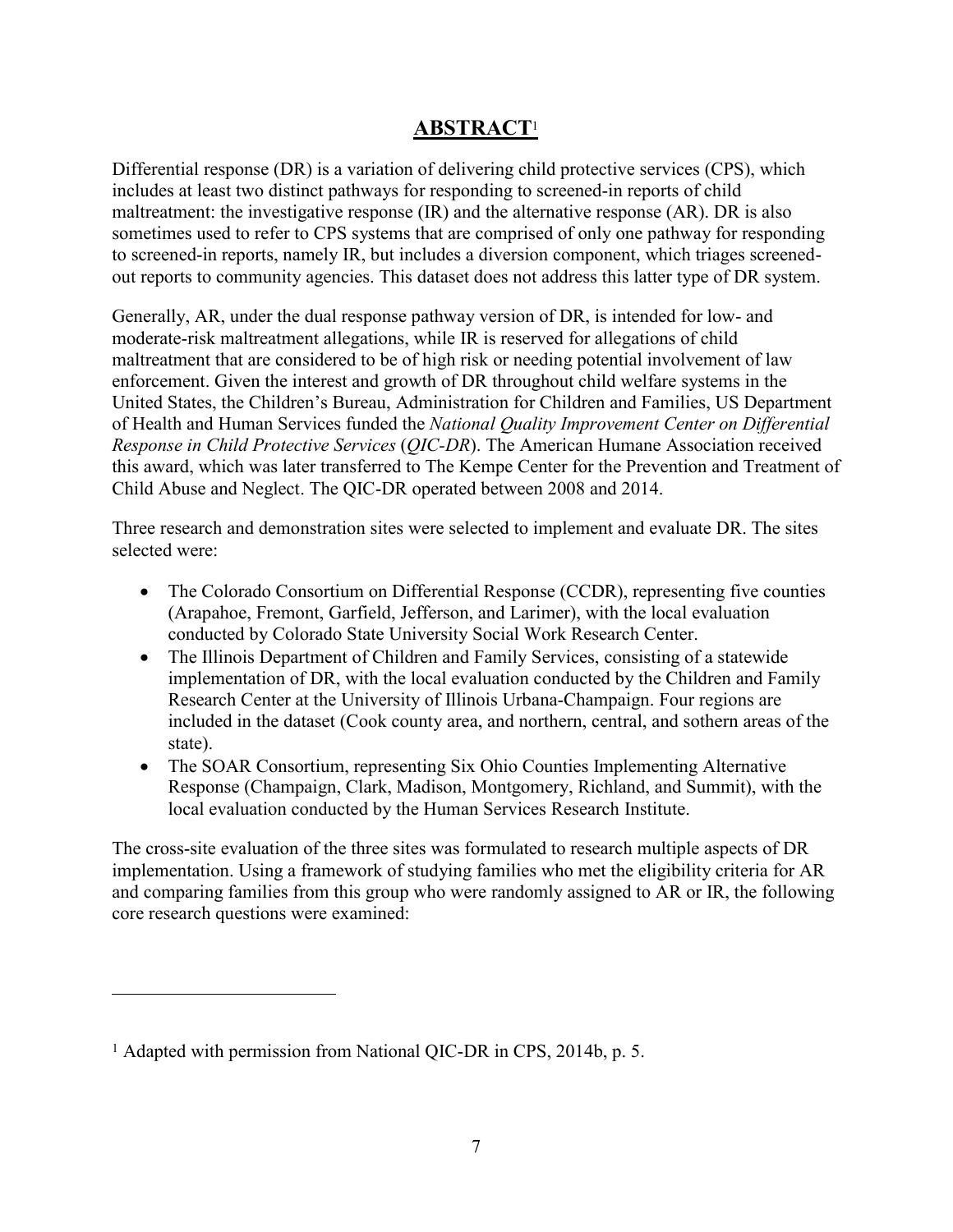- Are children in AR families as safe as or safer than children in IR families?
- · How is the AR pathway different from the IR pathway in terms of family engagement, caseworker practice, and services provided?
- What are the costs for child protection agencies that implement DR?

The *QIC-DR* dataset contains data from the three sites. Counties and regions are de-identified in the dataset.

## <span id="page-7-0"></span>**STUDY OVERVIEW**

## <span id="page-7-1"></span>**Study Identification**

*Cross Site Evaluation - Quality Improvement Center for Differential Response (QIC-DR)*

#### *Key Words*

child protective services, child maltreatment, child protection intake, differential response, outcomes, family engagement

#### *Abbreviations and Acronyms*

| $\Leftarrow$           | less than or equal to (in codebook)                          |
|------------------------|--------------------------------------------------------------|
| $>=$                   | greater than or equal to (in codebook)                       |
| <b>ACF</b>             | Administration for Children and Families                     |
| <b>AR</b>              | alternative response                                         |
| <b>CAC</b>             | Colorado Assessment Continuum                                |
| <b>CAPMIS</b>          | Comprehensive Assessment and Planning Model – Interim System |
| <b>CCDR</b>            | Colorado Consortium on Differential Response                 |
| <b>CERAP</b>           | Child Endangerment Risk Assessment Protocol                  |
| <b>CPS</b>             | <b>Child Protective Services</b>                             |
| DD                     | developmental disability (codebook)                          |
| <b>DOB</b>             | date of birth                                                |
| DR                     | differential response                                        |
| $\mathrm{d}\mathrm{s}$ | dataset                                                      |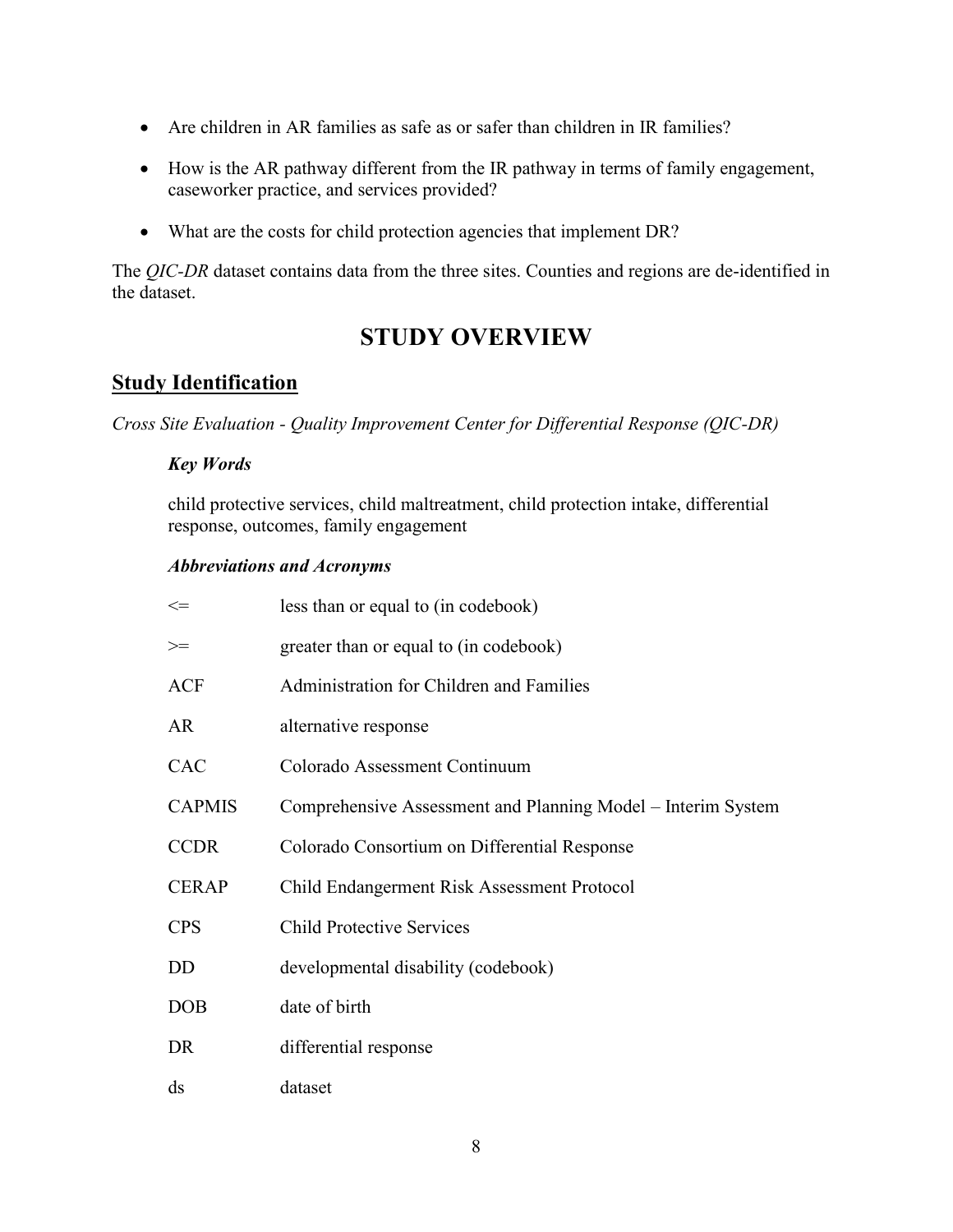| <b>FAR</b>    | family assessment response                             |
|---------------|--------------------------------------------------------|
| <b>FIPS</b>   | Federal Information Processing Standard (census codes) |
| <b>HHS</b>    | US Department of Health and Human Services             |
| ID            | identification                                         |
| IR            | investigation response                                 |
| <b>MR</b>     | mental retardation (codebook)                          |
| <b>NDACAN</b> | National Data Archive on Child Abuse and Neglect       |
|               |                                                        |
| p.            | page                                                   |
| PI            | principal investigator                                 |
| pp.           | pages                                                  |
| <b>SACWIS</b> | Statewide Automated Child Welfare Information Systems  |
| <b>SOAR</b>   | Six Ohio counties implementing Alternative Response    |
| <b>SSF</b>    | <b>Strengthening and Supporting Families</b>           |

#### *Investigators*

Lisa Merkel-Holguin, MSW, The Kempe Center

Ying-Ying T. Yuan, PhD, Walter R. McDonald & Associates, Inc.

Keri Jowers, PhD, Walter R. McDonald & Associates, Inc.

Dana Hollinshead, PhD, The Kempe Center

John Fluke, PhD, The Kempe Center

Amy Hahn, MSW, The Kempe Center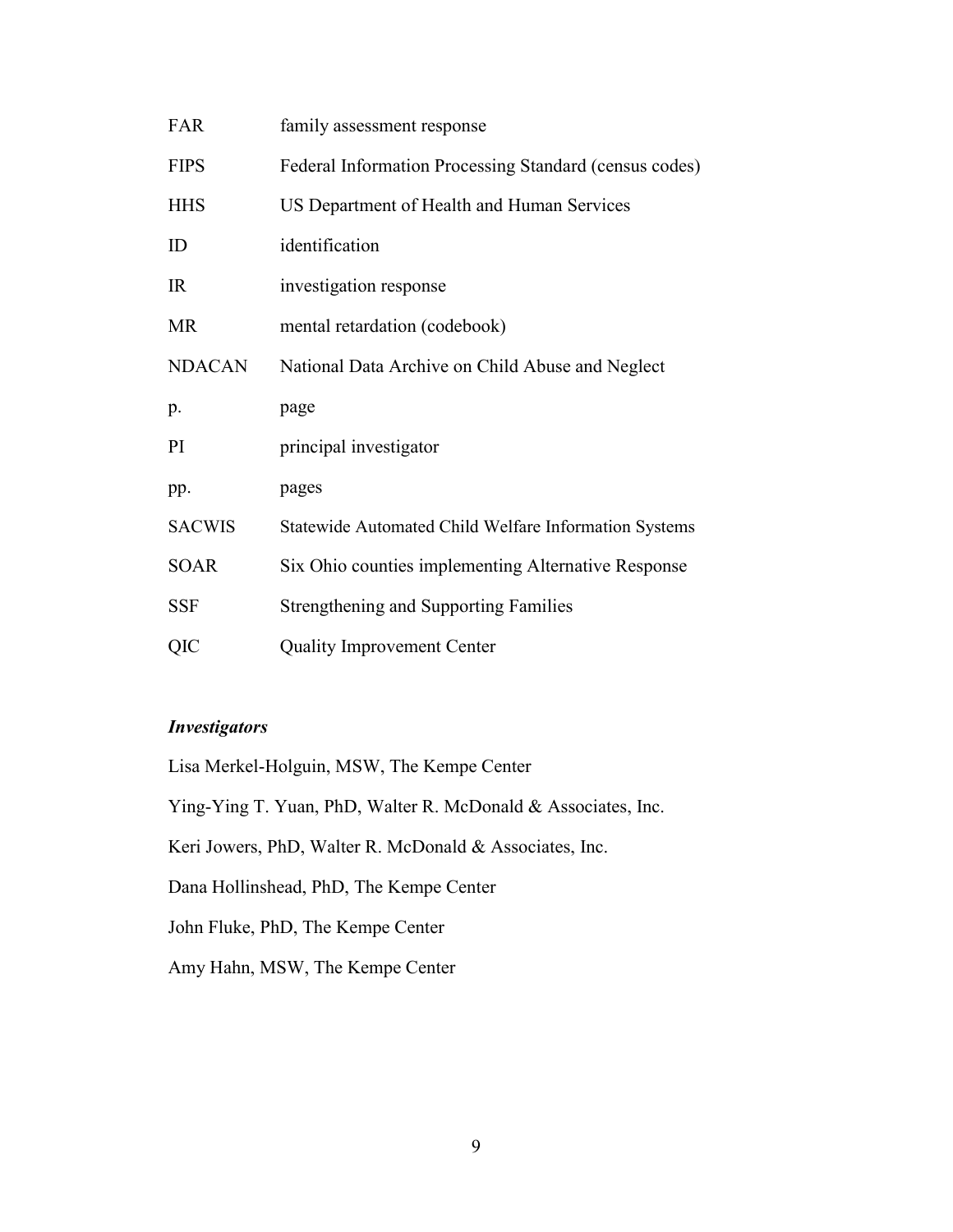#### *Funding Agency 2*

*QIC-DR* was funded by the Children's Bureau, Administration for Children and Families (ACF), US Department of Health and Human Services (HHS). The American Humane Association received this award, which was later transferred to The Kempe Center for the Prevention and Treatment of Child Abuse and Neglect. Award dates were 10/1/2008 to 9/30/2014.

#### *Award Number*

90CA1794

## <span id="page-9-0"></span>**Purpose***[3](#page-9-2)*

The purposes of the QIC-DR were to:

- Design and conduct evaluation on the implementation, outcomes, and cost impact of DR in research and demonstration sites
- Determine whether DR is an effective approach in CPS
- Build cutting-edge, innovative, and replicable knowledge about DR, including guidance on best practices in DR.

## <span id="page-9-1"></span>**Definitions<sup>4</sup>**

 $\overline{a}$ 

Differential Response (DR) - DR is a type of CPS system that includes at least two distinct pathways for responding to screened-in reports, the investigative response (IR) and the alternative response (AR). There is great variation in definitions of DR, and more definitions emerge as additional states implement their versions of DR.

Alternative Response (AR) - AR, sometimes also called the family assessment response (FAR), incorporated the following considerations:

- Establishment of AR pathway is formalized in statute, policy, or protocols;
- New information that alters risk level of safety concerns can cause the initial AR pathway assignment to change to IR;

<sup>2</sup> Adapted with permission from National QIC-DR in CPS, 2014b, p. 5.

<span id="page-9-2"></span><sup>3</sup> Adapted with permission from National QIC-DR in CPS, 2014b, p. 10.

<sup>4</sup> Adapted with permission from National QIC-DR in CPS, 2014b, pp. 12-13.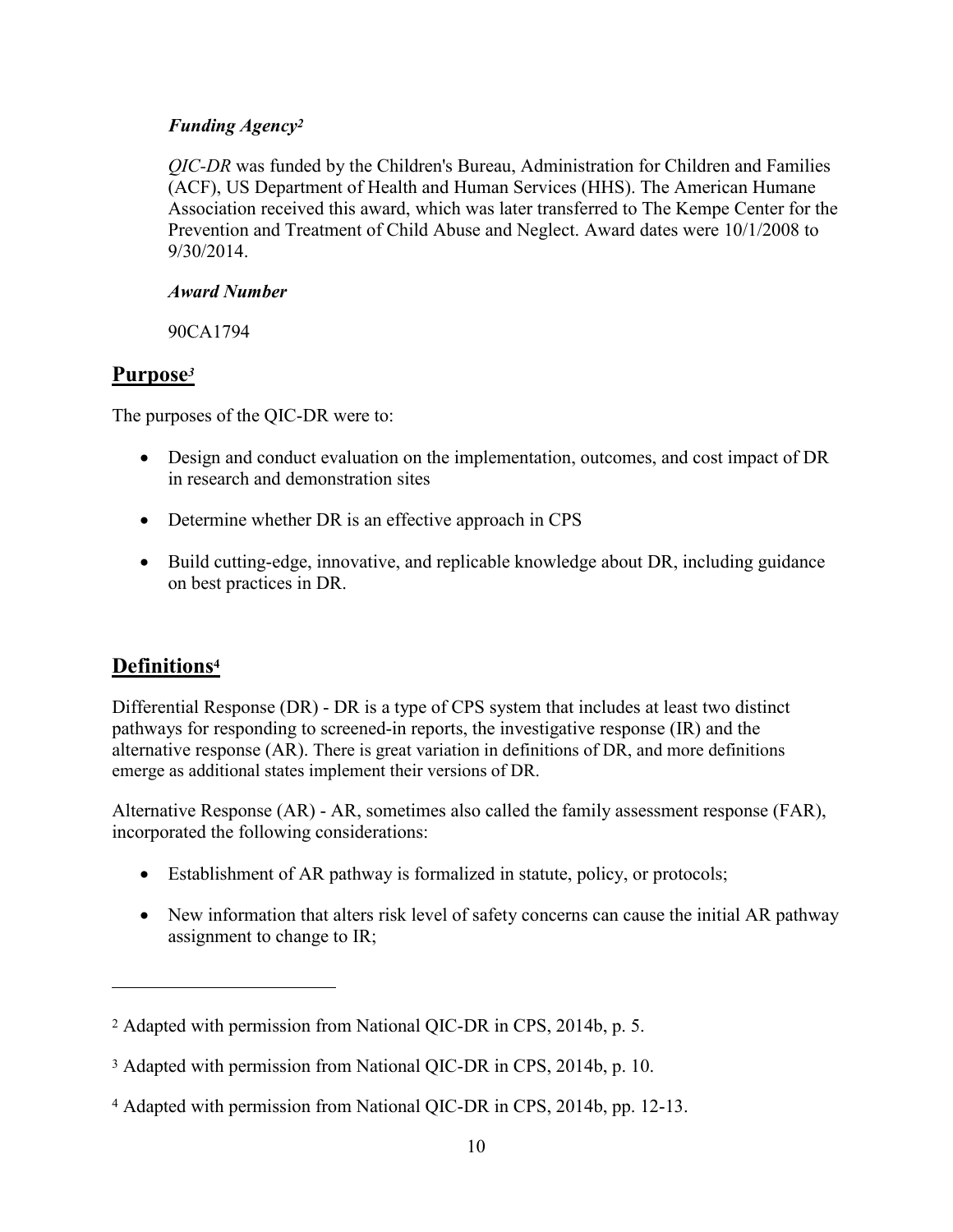- Families assigned to AR can choose to receive IR;
- AR families can accept or refuse the offered services if there are no safety concerns;
- · AR families are assessed with no formal determination of child maltreatment; and
- Since no determination of maltreatment is made, no one is named as a perpetrator, and no names are entered into the central registry for those individuals who are served through the AR pathway.

Investigation Response (IR) - The IR pathway requires a formal investigation that includes the assessment of the allegation of child maltreatment and culminates in a finding, such as substantiated, indicated, or not substantiated. An integral part of IR is the identification of perpetrators of maltreatment. The names of these people are generally included in a central state registry.

## <span id="page-10-0"></span>**Study Design [5](#page-10-1)**

 $\overline{a}$ 

The QIC-DR included three components aimed at increasing the knowledge base of DR: (1) local evaluations conducted in child welfare systems; (2) a cross-site evaluation; and (3) a dissertation research component for PhD candidates. The local evaluations can be found at [www.differentialresponseqic.org.](http://www.differentialresponseqic.org/) The local evaluations and dissertation research component, including qualitative and focus group data, are not included in the NDACAN archived QIC-DR dataset.

Data from the cross-site evaluation are included in NDACAN dataset 194. The cross-site evaluation included Colorado, Illinois, and Ohio sites. Administrative data were retrieved from the state SACWIS and other administrative data systems. Survey data were collected from a case report, a family survey, and a staff survey at each of the three research and demonstration sites.

The Colorado Consortium on Differential Response (CCDR) represents five counties. Colorado is a county administerted, state-supervised child welfare system where practices vary across counties. DR had not been implemented in the state prior to the study. The process for selecting AR caseworkers varied among counties and some carried mixed AR/IR caseloads. Safety and risk were assessed using the Colorado Assessment Continuum (CAC). AR cases were open for a maximum of 60 assessment days, and IR cases for 30 days (with unlimited extensions).

The Illinois Department of Children and Family Services is a statewide implementation of DR with six administrative regions. DR had not been implemented in the state prior to the study. There were more eligibility restrictions for AR path assignment than in the other two sites. AR cases were assigned a team comprised of a public AR caseworker and private Strengthening and Supporting Families (SSF) worker. Caseworkers did not carry mixed AR/IR caseloads. Safety

<span id="page-10-1"></span><sup>5</sup> Adapted with permission from National QIC-DR in CPS, 2014b, p. 5, pp.10-11, and pp. 25-33.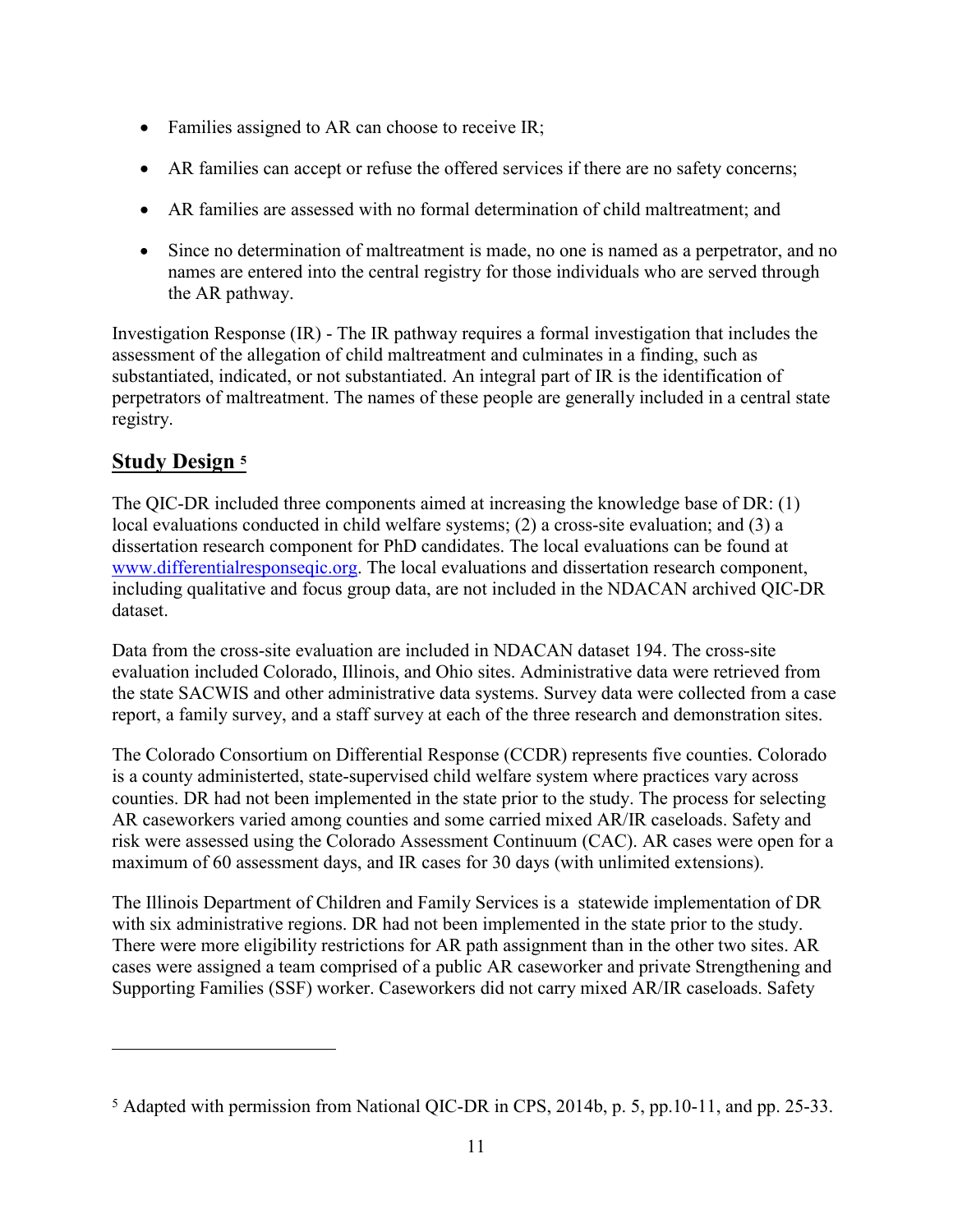and risk were assessed using the Child Endangerment Risk Assessment Protocol (CERAP). AR cases were open for a maximum of 90 assessment days (with up to 90 days in extensions), and IR cases for 60 (with extensions allowed).

The SOAR Consortium, represents Six Ohio Counties Implementing Alternative Response. Ohio is a county administerted, state-supervised child welfare system where practices vary across counties. DR had been implemented in ten counties in the state prior to the study, with one of those counties included in this study sample. Elgibility for AR path assignment was determined by state and county regulations. The process for selecting AR caseworkers varied among counties and some carried mixed AR/IR caseloads. Safety and risk were assessed using Comprehensive Assessment and Planning Model – Interim System (CAPMIS) Safey and Family Assessments. AR cases were open for an unlimited time frame and IR cases for 30 to 45 days (or transferred for services).

## <span id="page-11-0"></span>**Data Collection Dates [6](#page-11-3)**

Data from each site were collected over the dates listed:

- Colorado: 12/01/2010 to 02/28/2012
- Illinois: 11/01/2010 to 05/22/2012
- Ohio: 12/01/2010 to 02/28/2012

The cross-site evaluation team restricted its follow-up longitudinal analyses to a 365-day window, or study period, with a start and end date specific to each study family. The first day of the study period for each case was defined as the date of pathway assignment (date of randomization). The last day of the study period was 364 days later.

#### <span id="page-11-1"></span>**Geographic Area**

The data were collected from three sites. These were counties and regions in Colorado, Illinois, and Ohio.

## <span id="page-11-2"></span>**Unit of Observation**

 $\overline{a}$ 

The unit of observation in the analytic data file is the family. The unit of observation in the staff data file is the caseworker or supervisor.

<span id="page-11-3"></span><sup>6</sup> Adapted with permission from National QIC-DR in CPS, 2014b, p. 49.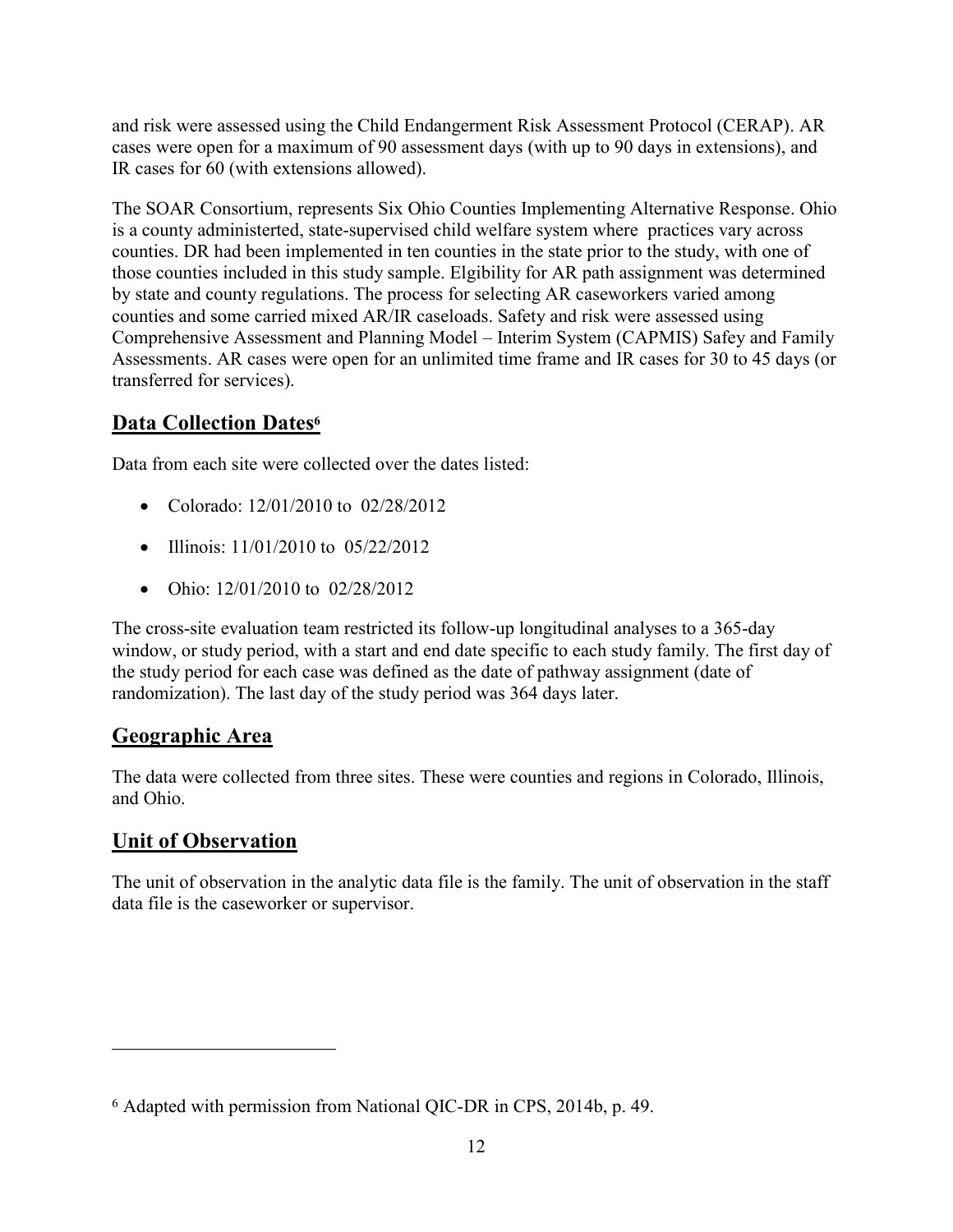## <span id="page-12-0"></span>**Sample [7](#page-12-2)**

To make the datasets consistent in their construction across sites, the samples used for the cross-site analysis are a subset of those used for the individual site analyses. Analytic samples consisted of those families for whom:

- Both administrative data and case report data were available
- Data collection spanned at least 365 days (date of pathway assignment + 364 days)

The final sample sizes for the cross-site analysis data file  $(N = 7047)$  are:

- Colorado: 1667 cases. AR ( $n=870$ ). IR ( $n=797$ )
- Illinois: 4534 cases. AR (n=1706). IR (n=2828)
- Ohio: 846 cases. AR ( $n=543$ ). IR ( $n=303$ )

Each case is a family with a unique value for *IDcase*.

The final sample sizes for the cross-site staff data file  $(N = 594)$  are:

- · Colorado: 119 records (**warning:** There are two records for IDcaseworker # CO2531)
- Illinois: 248 records
- Ohio: 131 records

 $\overline{a}$ 

Each record represents a completed staff survey.

#### <span id="page-12-1"></span>**Data Collection Procedures<sup>8</sup>**

The three sites used varying definitions of eligibility and conceptually similar but unique operational methods of randomization to select participants. Participation was elicited at the case, or family, level. Broadly speaking, if a case was screened in and determined to be eligible, the case was randomly assigned to either alternative response (AR) or investigative response (IR). Data were collected from administrative systems, and survey data were collected from the family

<span id="page-12-2"></span><sup>7</sup> Adapted with permission from National QIC-DR in CPS, 2014b, pp. 47-49.

<sup>8</sup> Adapted with permission from National QIC-DR in CPS, 2014a, pp. A-1 to A-4, and National QIC-DR in CPS, 2014b, pp. 47-49.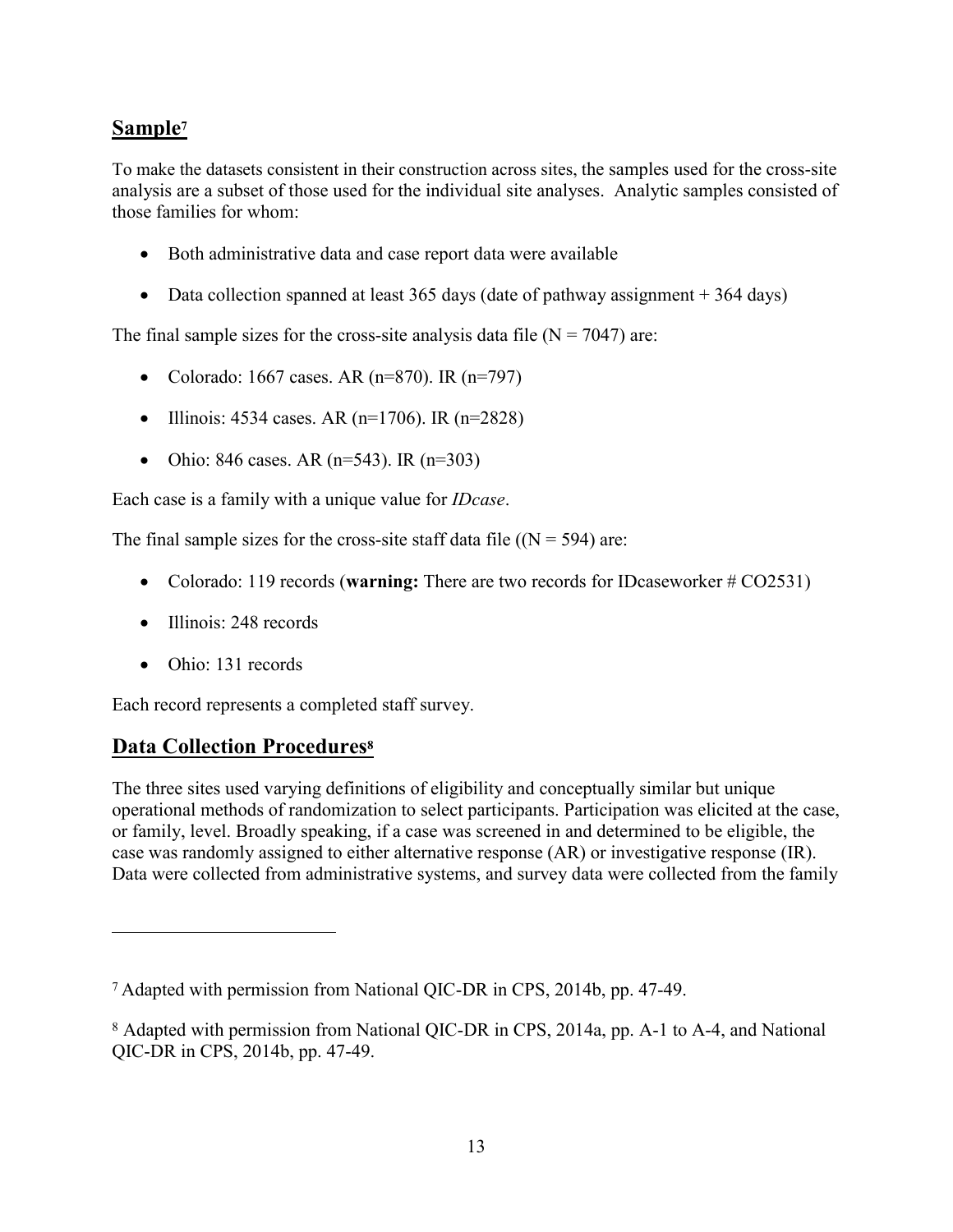and caseworkers/supervisors.

## <span id="page-13-0"></span>**Response Rates [9](#page-13-3)**

As a result of the requirement that cases have at least some data for both the administrative and case report instruments in order to be included in the cross-site sample, de facto response rates were 100% for all three sites.

The family survey response rates are:

- Colorado:  $24\%$  (n = 398)
- Illinois:  $25% (n = 1132)$
- Ohio:  $38\%$  (n = 319)

The family survey had low response rates for several reasons. First, two sites (Colorado and Ohio) administered the survey to a sample of families, rather than to the complete study population (Illinois). Second, even though the sites implemented incentives, reminders, and other strategies to boost family survey response rates, only a small proportion of those families who were selected for the family survey actually completed it.

The staff survey response rates are:

- Colorado:  $65\%$  (n = 119)
- Illinois:  $27% (n = 248)$
- Ohio:  $60\%$  (n = 227)

All caseworkers and supervisors were eligible to complete the staff survey, but each site returned different rates of completion.

#### <span id="page-13-1"></span>**Sources of Information**

The data were collected from administrative records and from survey instruments completed by family, caseworkers and supervisors.

#### <span id="page-13-2"></span>**Type of Data Collected**

 $\overline{a}$ 

Administrative and survey data were collected.

<span id="page-13-3"></span><sup>9</sup> Adapted with permission from National QIC-DR in CPS, 2014b, p. 6 and p. 49.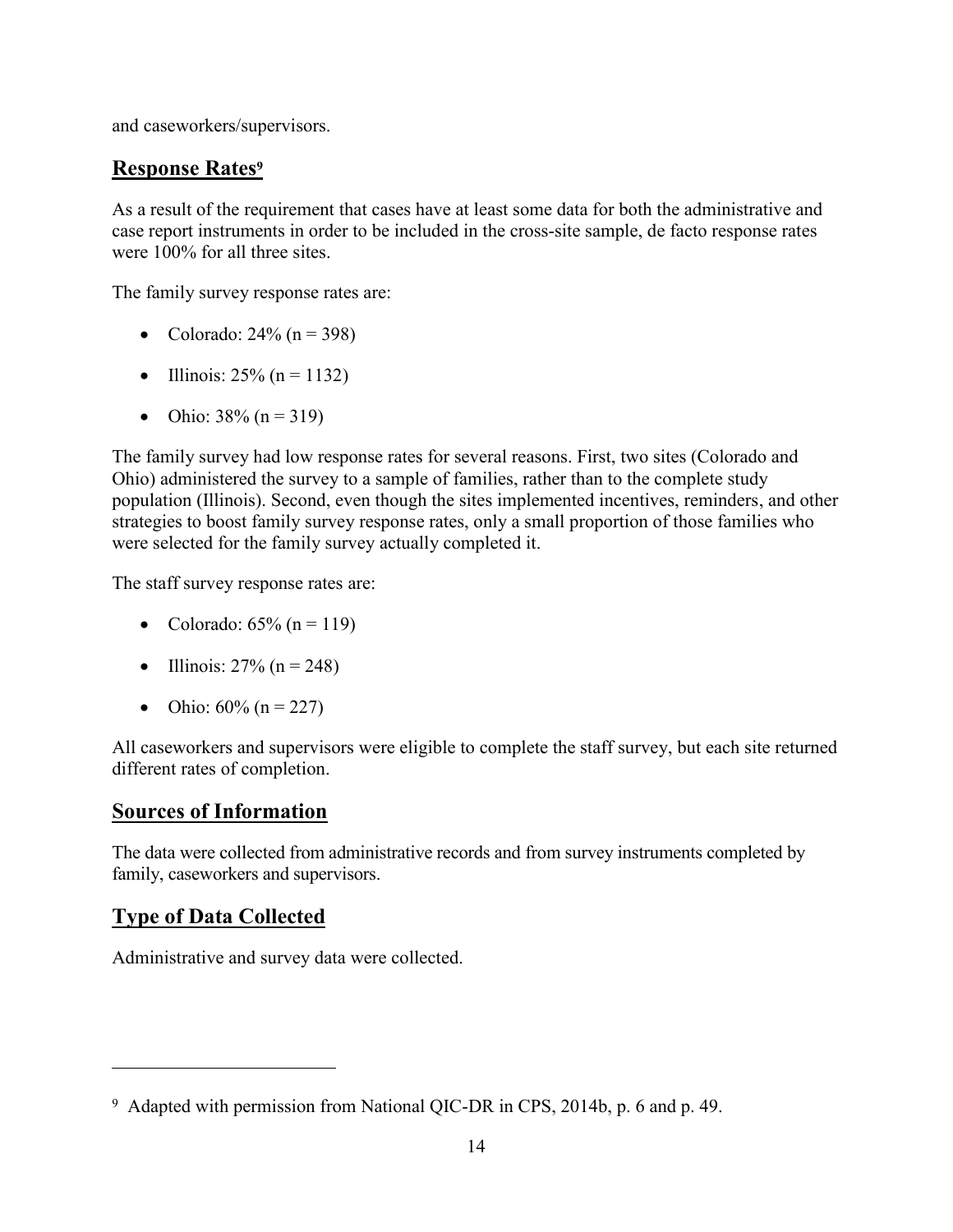## <span id="page-14-0"></span>**Measures [10](#page-14-1)**

 $\overline{a}$ 

Administrative data collection systems were already in place at each site. Survey instruments were developed by the QIC-DR cross-site team.

## *QIC-DR Administrative Data Record Extract (Administrative Data)*

National Quality Improvement Center on Differential Response in Child Protective Services. (2014). Administrative Data Record Extract (Administrative Data) [Instrument]. In *Appendix: QIC-DR cross-site evaluation* (Appendix C: Data Submission Materials, pp. C-7 – C-17). Retrieved from [http://www.ucdenver.edu/academics/colleges/medicalschool/departments/pediat](http://www.ucdenver.edu/academics/colleges/medicalschool/departments/pediatrics/subs/can/QIC-DR/Documents/Final Appendices Cross Site Evaluation.pdf) [rics/subs/can/QIC-](http://www.ucdenver.edu/academics/colleges/medicalschool/departments/pediatrics/subs/can/QIC-DR/Documents/Final Appendices Cross Site Evaluation.pdf)[DR/Documents/Final%20Appendices%20Cross%20Site%20Evaluation.pdf](http://www.ucdenver.edu/academics/colleges/medicalschool/departments/pediatrics/subs/can/QIC-DR/Documents/Final Appendices Cross Site Evaluation.pdf)

These data consist of records extracted from state SACWIS and other administrative data systems, and were designed to capture information about both the time before study pathway assignment and the 365-day period starting at pathway assignment. The administrative data file included the following topics: IDs and submission dates, study pathway assignment and the report associated with study entry, caregiver characteristics, child characteristics, and rereferrals.

## *QIC-DR Confidential Case Specific Questionnaire (Case Report)*

National Quality Improvement Center on Differential Response in Child Protective Services.

(2014). Confidential Case Specific Questionnaire (Case Report) [Instrument]. In *Appendix: QIC-DR cross-site evaluation* (Appendix B: Final Cross-Site Instruments, pp. B-2 – B-7 and Appendix C: Data Submission Materials, pp. C-18 – C-33). Retrieved from

[http://www.ucdenver.edu/academics/colleges/medicalschool/departments/pediat](http://www.ucdenver.edu/academics/colleges/medicalschool/departments/pediatrics/subs/can/QIC-DR/Documents/Final Appendices Cross Site Evaluation.pdf) [rics/subs/can/QIC-](http://www.ucdenver.edu/academics/colleges/medicalschool/departments/pediatrics/subs/can/QIC-DR/Documents/Final Appendices Cross Site Evaluation.pdf)

[DR/Documents/Final%20Appendices%20Cross%20Site%20Evaluation.pdf](http://www.ucdenver.edu/academics/colleges/medicalschool/departments/pediatrics/subs/can/QIC-DR/Documents/Final Appendices Cross Site Evaluation.pdf)

Caseworkers completed this questionnaire at the close of the case. The case report gathered information on contacts with the family, family functioning in multiple domains, threats to safety at first contact and case close, service receipt across multiple areas of need, service effectiveness and match to needs, and caseworker perceptions of family and caregiver engagement and cooperation.

<span id="page-14-1"></span><sup>10</sup> Adapted with permission from National QIC-DR in CPS, 2014b, pp. 49-51.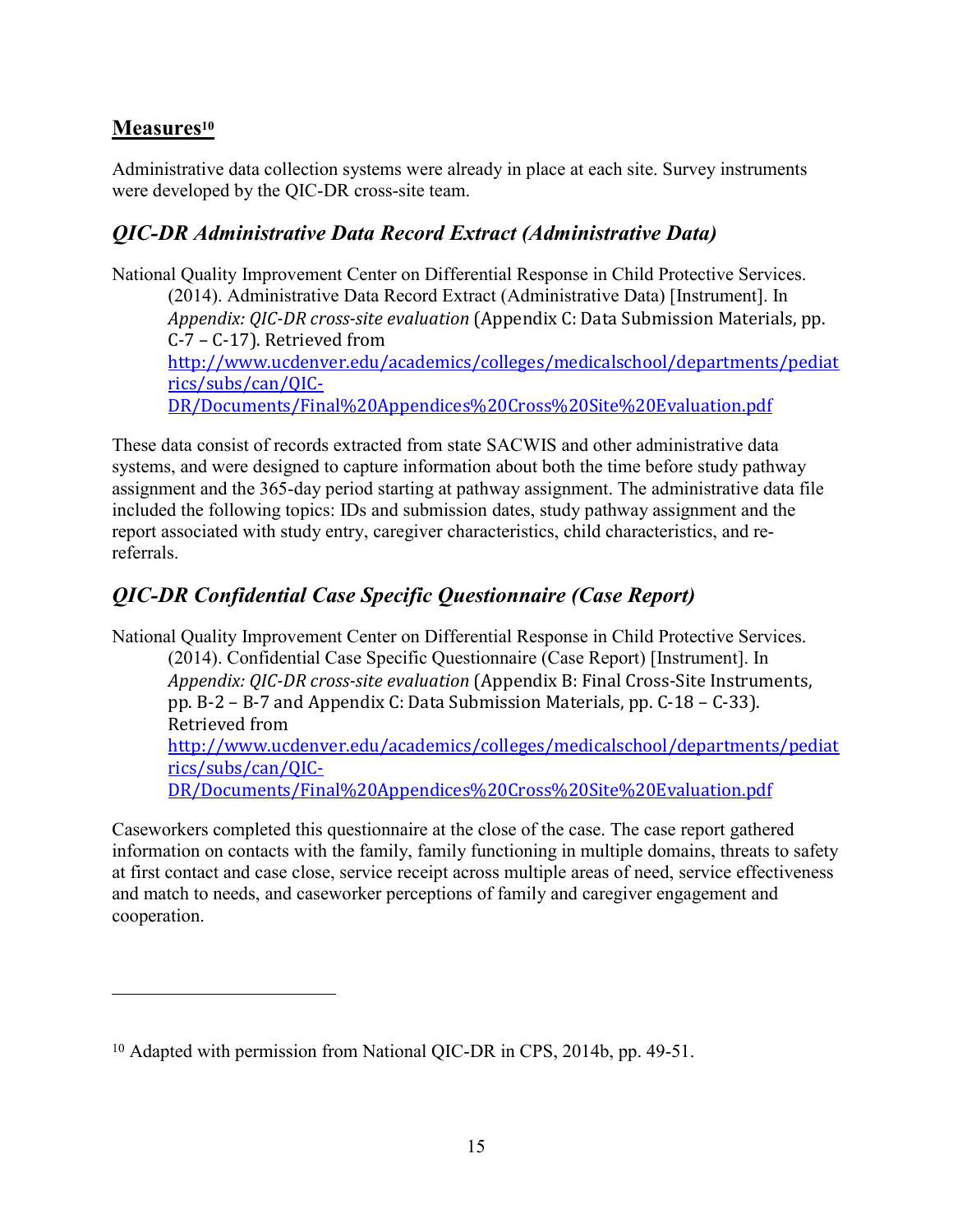## *QIC-DR Confidential Family Survey (Family Survey)*

National Quality Improvement Center on Differential Response in Child Protective Services. (2014). Confidential Family Survey (Family Survey) [Instrument]. In *Appendix: QIC-DR cross-site evaluation* (Appendix B: Final Cross-Site Instruments, pp. B-8 – B-13 and Appendix C: Data Submission Materials, pp. C-34 – C-40). Retrieved from [http://www.ucdenver.edu/academics/colleges/medicalschool/departments/pediat](http://www.ucdenver.edu/academics/colleges/medicalschool/departments/pediatrics/subs/can/QIC-DR/Documents/Final Appendices Cross Site Evaluation.pdf) [rics/subs/can/QIC-](http://www.ucdenver.edu/academics/colleges/medicalschool/departments/pediatrics/subs/can/QIC-DR/Documents/Final Appendices Cross Site Evaluation.pdf)[DR/Documents/Final%20Appendices%20Cross%20Site%20Evaluation.pdf](http://www.ucdenver.edu/academics/colleges/medicalschool/departments/pediatrics/subs/can/QIC-DR/Documents/Final Appendices Cross Site Evaluation.pdf)

Caregivers completed this voluntary and confidential survey after the initial case was closed. In Colorado and Ohio, a random sample of participating families were invited to complete the survey, while in Illinois, all participating families were invited to complete the survey. The survey covered the following topics: client satisfaction; qualities of the relationship with the caseworker; services received and the adequacy of services to meet family needs; effects of the experience on child safety, parenting, and material well-being; and selected demographic information. The survey was available in both English and Spanish. Caseworkers delivered the surveys to families, either in person or by mail. In Colorado, the survey was mailed to families by the local evaluation team. Also in Colorado, a small percentage of surveys for Spanishreading families were conducted by telephone. Families then completed the survey and returned it to the local evaluation team by mail. In a small percentage of cases, families responded over the telephone.

#### *QIC-DR General Caseworker/Supervisor Survey (Staff Survey)*

National Quality Improvement Center on Differential Response in Child Protective Services. (2014). General Caseworker/Supervisor Survey (Staff Survey) [Instrument]. In *Appendix: QIC-DR cross-site evaluation* (Appendix B: Final Cross-Site Instruments, pp. B-20 – B-26 and Appendix C: Data Submission Materials, pp. C-41 – C-57). Retrieved from [http://www.ucdenver.edu/academics/colleges/medicalschool/departments/pediat](http://www.ucdenver.edu/academics/colleges/medicalschool/departments/pediatrics/subs/can/QIC-DR/Documents/Final Appendices Cross Site Evaluation.pdf) [rics/subs/can/QIC-](http://www.ucdenver.edu/academics/colleges/medicalschool/departments/pediatrics/subs/can/QIC-DR/Documents/Final Appendices Cross Site Evaluation.pdf)

[DR/Documents/Final%20Appendices%20Cross%20Site%20Evaluation.pdf](http://www.ucdenver.edu/academics/colleges/medicalschool/departments/pediatrics/subs/can/QIC-DR/Documents/Final Appendices Cross Site Evaluation.pdf)

This survey of child welfare caseworkers and supervisors in participating counties across the three sites was fielded during the first year of DR implementation. Ohio conducted a follow-up survey near the end of the evaluation period. Topics covered included tenure and duties, professional skills and approach, job satisfaction, knowledge of AR, attitudes toward AR, AR training, assessment of the availability of services in the community, and demographic characteristics of the caseworker and/or supervisor. The PI cross-site report study does not present any data from this survey. In some study documentation, the staff survey is referred to as the "caseworker survey".

An index of measures used in datasets distributed by the NDACAN is available on the website: [http://www.ndacan.acf.hhs.gov/measures-index/measures-index.cf](http://www.ndacan.acf.hhs.gov/measures-index/measures-index.cfm)m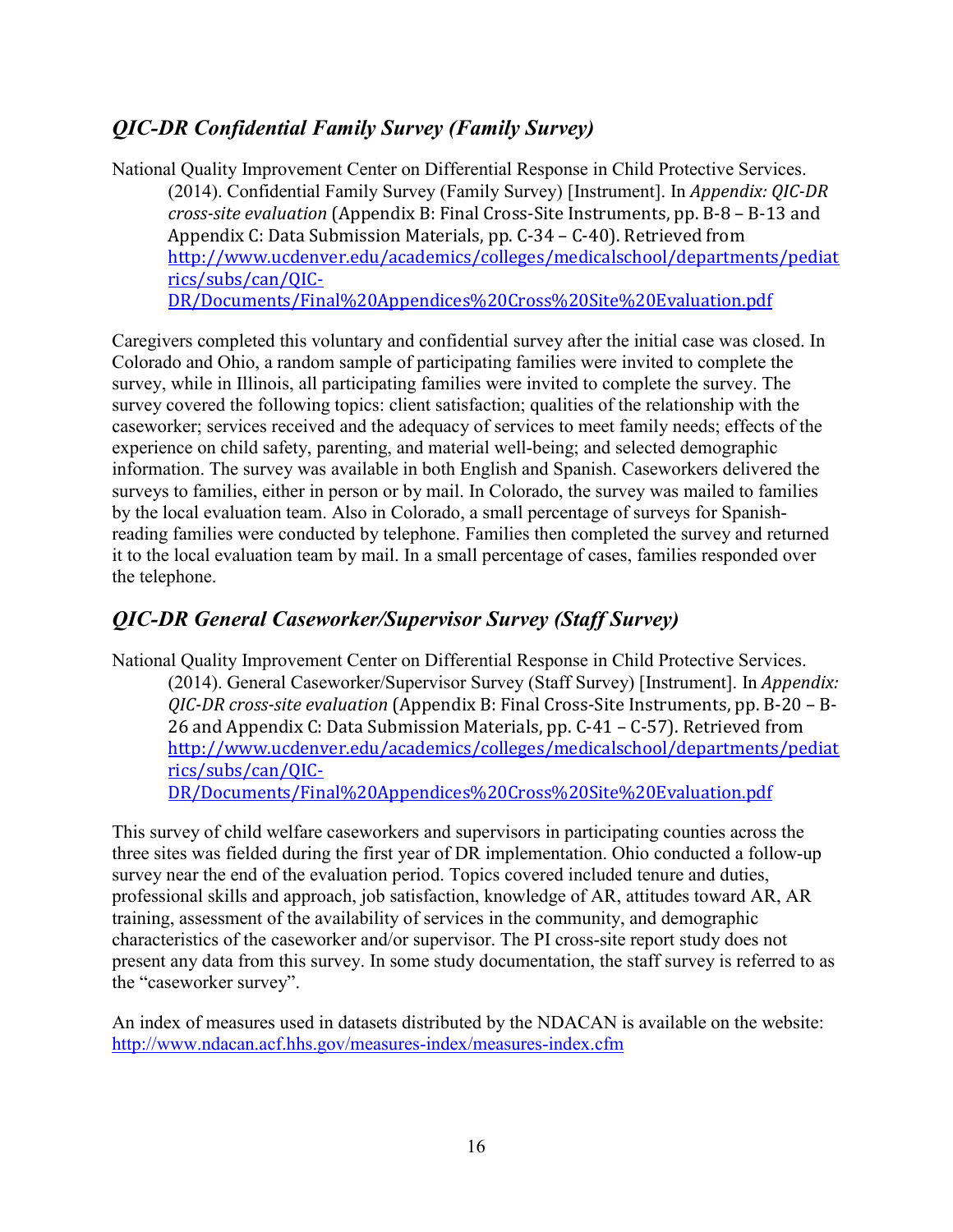## <span id="page-16-0"></span>**Related Publications and Reports**

Two reports essential to understanding the QIC-DR study are:

- National Quality Improvement Center on Differential Response in Child Protective Services. (2014). *Final report: QIC-DR cross-site evaluation*. Retrieved from [http://www.ucdenver.edu/academics/colleges/medicalschool/departments/pediatrics/subs/](http://www.ucdenver.edu/academics/colleges/medicalschool/departments/pediatrics/subs/can/QIC-DR/Documents/Final Cross Site Evaluation Report.pdf) [can/QIC-DR/Documents/Final%20Cross%20Site%20Evaluation%20Report.pdf](http://www.ucdenver.edu/academics/colleges/medicalschool/departments/pediatrics/subs/can/QIC-DR/Documents/Final Cross Site Evaluation Report.pdf)
- National Quality Improvement Center on Differential Response in Child Protective Services. (2014). *Appendix: QIC-DR cross-site evaluation*. Retrieved from [http://www.ucdenver.edu/academics/colleges/medicalschool/departments/pediatrics/subs/](http://www.ucdenver.edu/academics/colleges/medicalschool/departments/pediatrics/subs/can/QIC-DR/Documents/Final Appendices Cross Site Evaluation.pdf) [can/QIC-DR/Documents/Final%20Appendices%20Cross%20Site%20Evaluation.pdf](http://www.ucdenver.edu/academics/colleges/medicalschool/departments/pediatrics/subs/can/QIC-DR/Documents/Final Appendices Cross Site Evaluation.pdf)

The [collection of QIC-DR works](https://www.zotero.org/groups/candl/items/tag/194-QICDR) is available from the child abuse and neglect Digital Library (canDL), in the publications section of the NDACAN website: [http://www.ndacan.acf.hhs.go](http://www.ndacan.acf.hhs.gov/)v/

The NDACAN Differential Response Collection is available from NDACAN: [https://www.zotero.org/groups/special\\_collections/items/tag/Differential%20Response%20\\*.](https://www.zotero.org/groups/special_collections/items/tag/Differential Response *) The collection is a review of literature on differential response. It contains works unrelated to NDACAN alongside those about NDACAN datasets.

[canDL](http://www.ndacan.acf.hhs.gov/publications/publications.cfm) is an online Zotero database of references related to NDACAN datasets and to secondary research. A list of QIC-DR publications in canDL at the time of release is included in this dataset: *ds194ReferenceList*. References are added to canDL when published. If you use assistive technology that cannot access Zotero.org, please contact us at [NDACANSupport@cornell.edu](mailto:NDACANsupport@cornell.edu?subject=candL) to request canDL output in another format.

#### <span id="page-16-1"></span>**Analytic Considerations**

The NDACAN *ds194Codebook* contains all variables for data files *ds194analytic* and *ds194staff.* The Codebook provides these variable attributes: name, position, label, type, format, data file, source, derivation, original variable, skip logic, note, value labels, and missing values.

These variables are found in both the analytic and staff data files: *IDcaseworker, IDsupervisor, IDsite, IDstate, IDcounty, IDregion,* and *SubDate.* 

The original codebook for the analytic dataset used by the PIs for the cross-site evaluation can be found in Appendix E of the *ds194Appendix* file included with your dataset (National QIC-DR in CPS, 2014a). Variables from the NDACAN data files can be mapped to the original PI Codebook via the variable Name or the Original Variable attribute in the *ds194Codebook.* There are variables in the original codebook not in the *ds194Codebook* and variables in the *ds194Codebook* not in the Appendix E codebook.

There was no PI contributed codebook contributed for the staff dataset. However, the Staff Survey Instrument and Mapping form can be found in Appendix B (National QIC-DR in CPS, 2014a, pp. B-20 to B-26 and C-41 to C-57).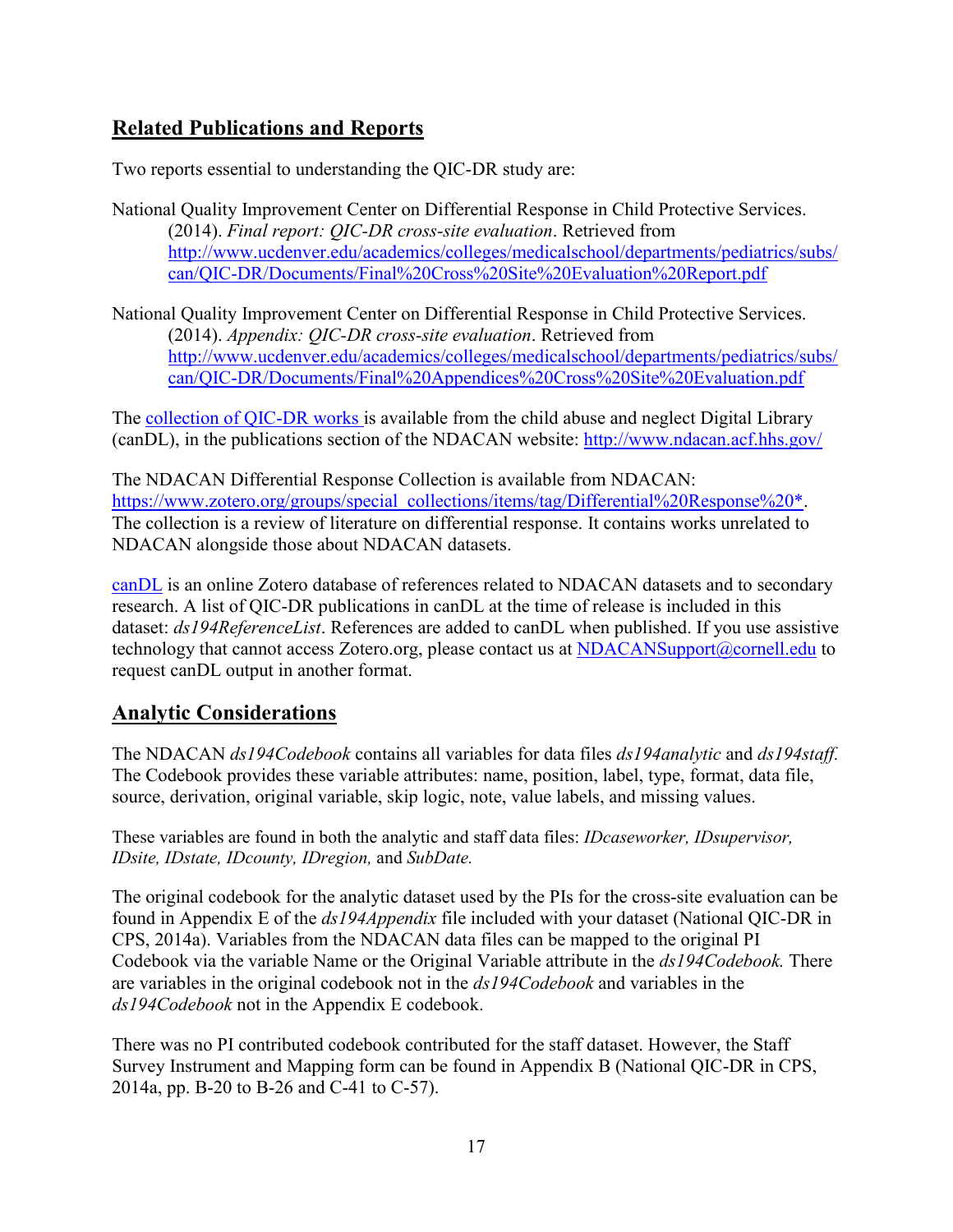#### **Bias and Generalizability [1](#page-17-0)1**

The cross-site evaluators were concerned about the potential for bias. Specifically, the cross-site evaluators were concerned about five types of bias: blinding, selection bias, response/nonresponse bias, performance bias, and social desirability bias. Additional bias was introduced in restricting the analytic cross-site file sample to families with complete administrative and case report data, and with at least one year of data collection. Given these potential sources of bias that occurred during the study, although randomization was used, a more accurate description of this study may be that it is a multi-site comparison study. It was not the goal of the cross-site analyses to enable comparisons of the findings from the three sites, as each site's DR implementation occurred in unique contexts.

#### **Identification Variables**

IDcase is a unique identifier in the analytic data file. There are many duplicate IDcaseworker and IDsupervisor values in *ds194analytic*. *IDcaseworker* and *IDsupervisor* values are each unique to one individual.

A new variable, *IDrecord*, was created in the *ds194staff* data file. This variable is a unique ID for all records that did not have a staff or supervisor ID (all missing). 168 cases have valid *IDrecord* values. These are all in Ohio. The *IDrecord* value is unique, however the *IDrecord* value does not define a unique staff respondent.

Cross tabulation of staff ID type (*IDcaseworker, IDsupervisor,* or *IDrecord*) by self-declared position (*PrimResponse* job-role variable) demonstrates accord among the ID variables and the staff self-declared position. The staff sample  $(N = 594)$  consists of 448 caseworkers, 125 supervisors (all supervisors identify as supervisors), and 21 staff who identify as "other". Among those who declare their role as other, seven have caseworker IDs and 14 have record IDs.

#### **Pathway Assignment Changes[1](#page-17-1)2**

Some cases were transferred from AR to IR before receiving services. These were excluded from the study. Some cases were transferred from AR to IR after receiving some AR services. These cases were retained in the AR group based on intent-to-treat analytic approach practices. The frequency of this occurrence is:

- Colorado:  $2\%$  (n = 16)
- Illinois:  $12\%$  (n = 198)
- Ohio:  $6\%$  (n = 35)

 $\overline{a}$ 

<span id="page-17-0"></span><sup>11</sup> Adapted with permission from National QIC-DR in CPS 2014b, pp. 47-49 and 57-58.

<span id="page-17-1"></span><sup>12</sup> Adapted with permission from National QIC-DR in CPS, 2014b, pp. 53-54 and 65-67.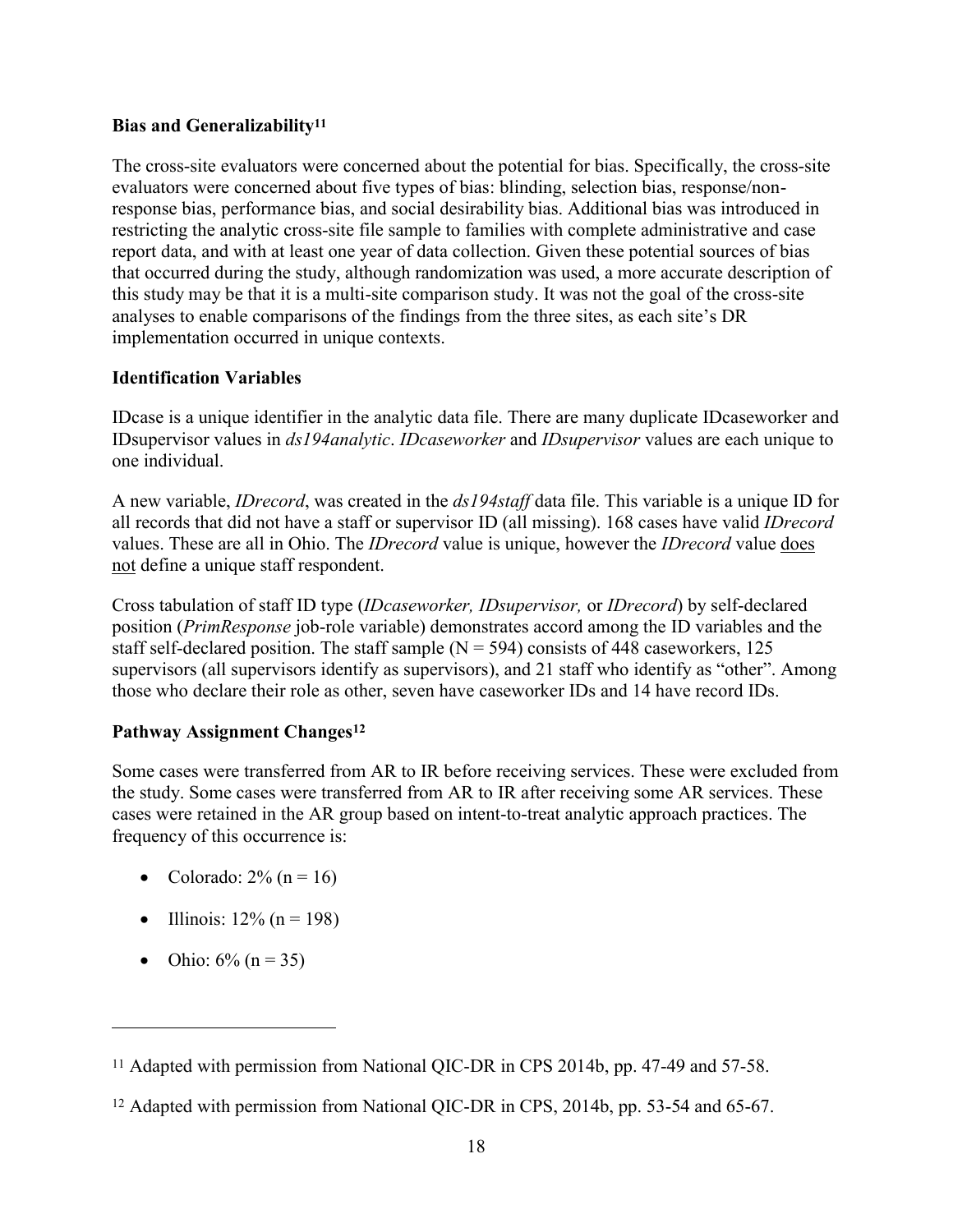No cases were transferred from IR to AR.

#### **Weighting 13**

All data is unweighted in the NDACAN 194 dataset. The Colorado data was weighted for PI site-specific analyses. Data was unweighted in the PI cross-site analyses.

#### **Missing Data[14](#page-18-3)**

Missing data is system missing or declared missing and labeled.

#### <span id="page-18-0"></span>**Confidentiality Protection**

To protect participant confidentiality and reduce disclosure risk, all DOB variables were recoded to the  $15<sup>th</sup>$  day of the month. Geography variables for region (IL) and FIPS county codes (CO and OH) were recoded to random integers. NCANDS encrypted IDs were removed.

#### <span id="page-18-1"></span>**Extent of Collection**

The NDACAN dataset 194 QIC-DR is comprised of:

- · User's Guide *ds194UserGuide*
- · Codebook *ds194Codebook*
- · Two data files ds*194analytic* and ds*194staff* provided in SPSS, SAS (with formats files), and Stata native versions, and in ASCII .dat format
- · PI final report *ds194FinalReport* and appendices *ds194Appendiix*
- · Reference list *ds194ReferenceList*

## <span id="page-18-2"></span>**Extent of Processing**

 $\overline{a}$ 

NDACAN produced the User's Guide and Codebook. Instruments were included in the [Measures](http://www.ndacan.acf.hhs.gov/measures-index/measures-index.cfm) Index [and citations in the child abuse and Neglect Digital Library.](http://www.ndacan.acf.hhs.gov/measures-index/measures-index.cfm) Analyses were compared to QIC-DR cross-site PI findings. Variables were renamed, recoded, formatted, reordered, removed, and created. Variables and values were labeled. Site data files were merged. Disclosure risk was assessed and confidentiality was preserved. All cases were retained. Meta data was added to the

<sup>13</sup> Adapted with permission from National QIC-DR in CPS, 2014b, p. 48.

<span id="page-18-3"></span><sup>14</sup> Adapted with permission from National QIC-DR in CPS, 2014b, p. 49.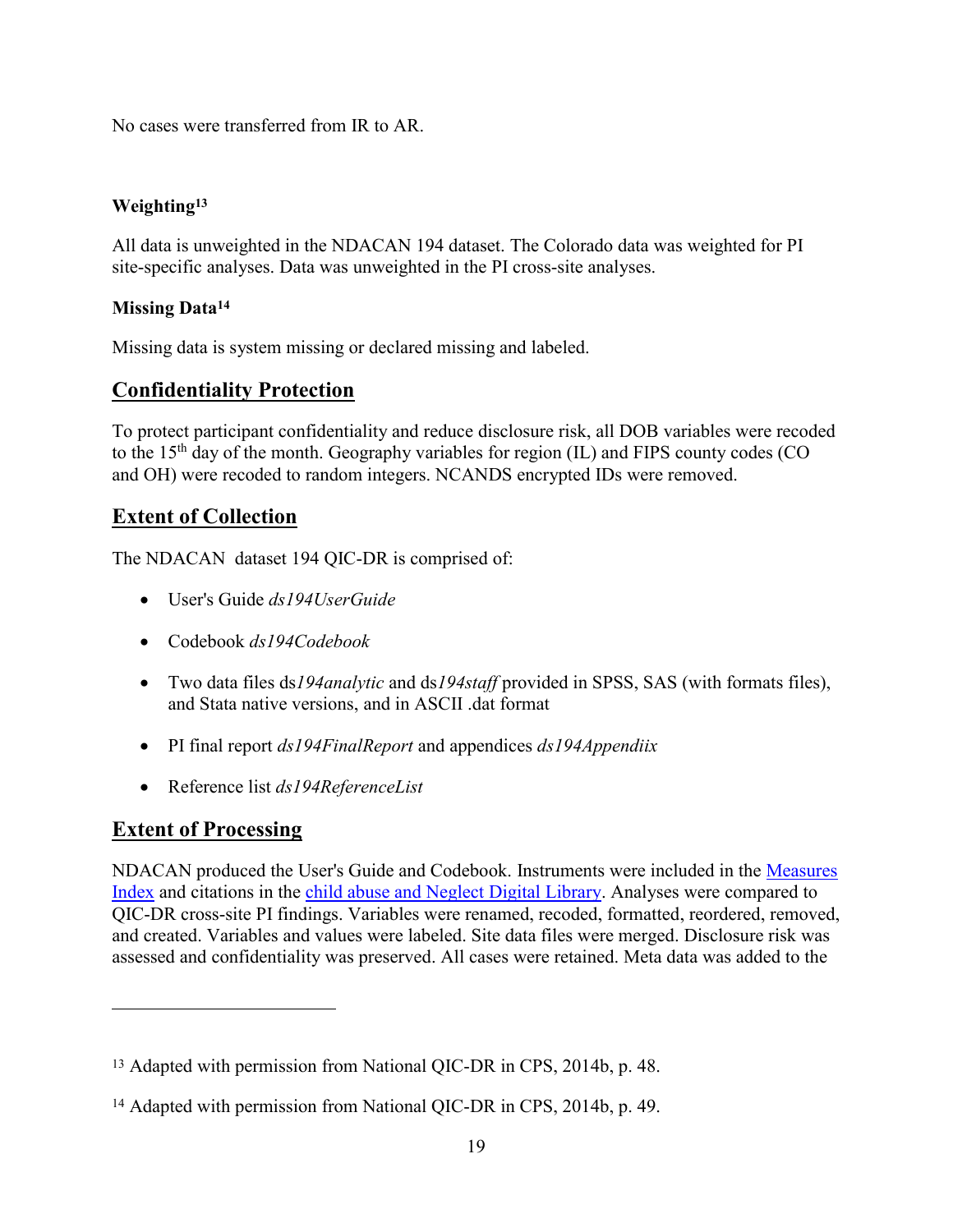data file and variables.

## <span id="page-19-0"></span>**DATA FILE INFORMATION**

## <span id="page-19-1"></span>**File Specifications**

The analytic data file *ds194analytic* has 7047 cases and 385 variables.

The staff data file *ds194staff* has 594 cases and 132 variables.

## <span id="page-19-2"></span>**Data File Notes**

#### **Merging Analytic and Staff data files<sup>15</sup>**

The staff survey data reflected caseworkers' perspectives, but were not related to any particular case. As such, there was no case ID, so the staff survey data could not be appended to the analytic dataset, nor were the data related to any case's pathway assignment. It was decided that these data did not pertain to any of the core research questions, and therefore were not analyzed by the PIs. However, the *IDcaseworker* and *IDsupervisor va*lues do correspond between the ds*194staff* and the *ds194analytic* data files.

#### **Variable Information**

 $\overline{a}$ 

Attend to value labels. Illinois uses region instead of county which are used in Colorado and Ohio.

Attend to scales. Some ordinal scales are coded low to high 1-5, others are the reverse.

For variable *Admin15b* (Illinois only), note that new concerns identified by IR caseworkers at the initial safety assessment were simply added to the list of concerns under investigation. For AR cases, however, these additional concerns resulted in a new report. The assessment period ended when that new report was entered into the system, and that date was recorded in variable *Admin15*. Using that date for the end of the assessment period would have presented an artificially short assessment period for those AR cases with additionally identified concerns. Illinois submitted a revised date for the end of the assessment period – the end of the first investigation – for those cases in order to provide a more accurate reflection of the length of the assessment period. The earliest occurring end date (*Admin15* or *Admin15b*) was used in calculating the duration of the assessment period and the duration of ongoing services, in order to avoid situations in which ongoing services started prior to the revised end of assessment date.

<sup>15</sup> Adapted with permission from National QIC-DR in CPS, 2014b, p. 48.